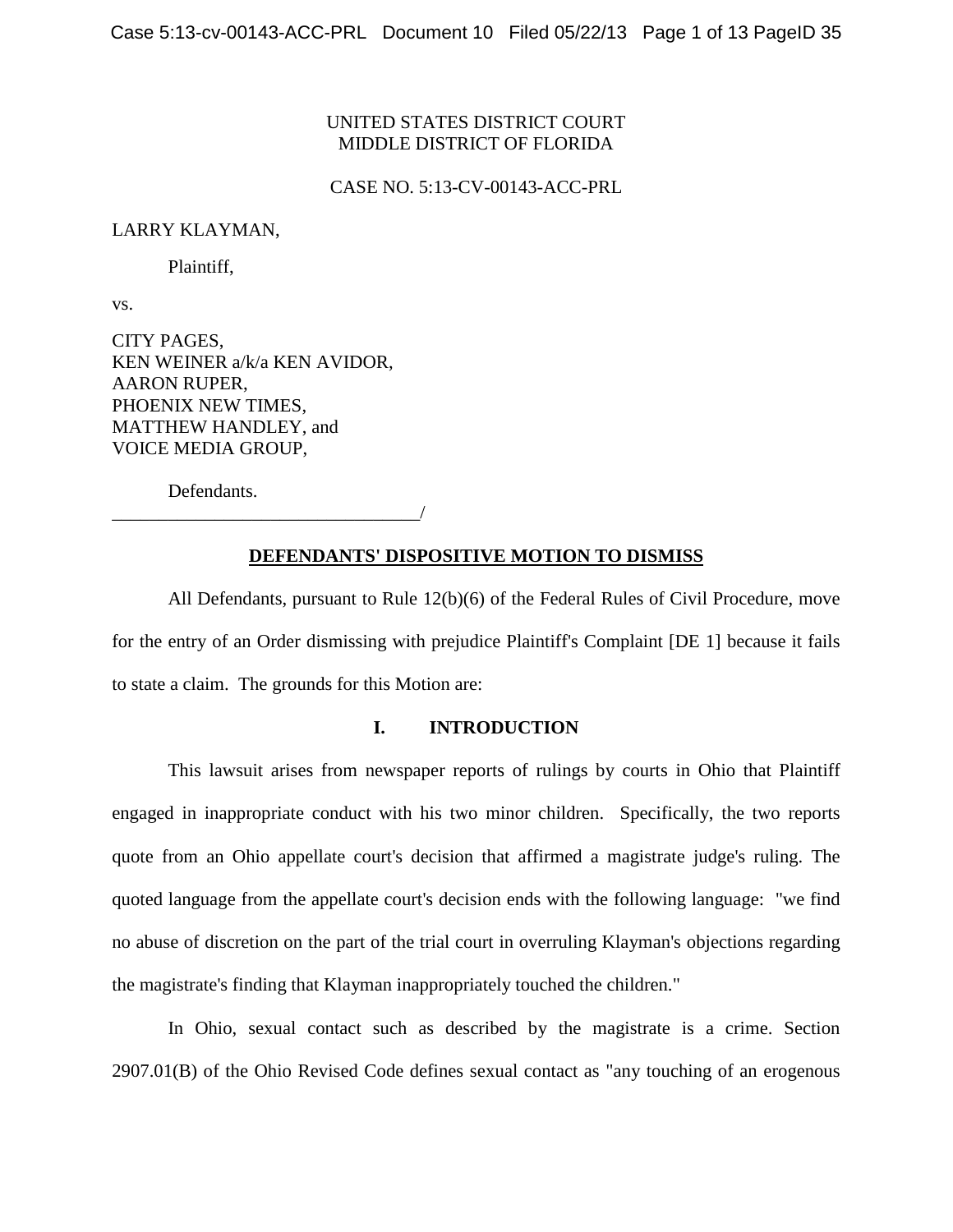#### Case 5:13-cv-00143-ACC-PRL Document 10 Filed 05/22/13 Page 2 of 13 PageID 36

zone of another, including without limitation the thigh, genitals, buttock, pubic region, or, if the person is a female, a breast, for the purpose of sexually arousing or gratifying either person." Section 2907.06 makes such contact a crime when the victim is a child. Given the magistrate's description of what Plaintiff did – and after reading the Ohio law (or any other state's law, for that matter) – no reasonable person could conclude anything other than what Plaintiff did was criminal.

Indeed, it is hard to imagine what Plaintiff's explanation of his conduct could be, which probably explains why he consistently avoided testifying about this or otherwise telling the magistrate what he did and why. As the magistrate noted, Plaintiff would not answer the question of what he thought "inappropriate touching" was, and he even invoked the Fifth Amendment to avoid answering the question.

In his presuit notice, which is a statutory condition precedent to suing for defamation and defamation by implication, Plaintiff identified only one statement he was intending to sue on: "Turns out, gays aren't the only ones capable of disturbing, criminal sexual behavior - apparently even conservative straight guys tight with Bradlee Dean can turn out to be total creeps." That statement appeared in only one of the reports.

Thus, this lawsuit is about whether Plaintiff can sue Defendants for making that one statement in light of the magistrate's finding that Plaintiff's behavior was "grossly inappropriate," and the Ohio appellate court's decision affirming the magistrate. He cannot, and the reasons he cannot is because the statement is truthful and cannot form the subject of a claim for defamation, because he does not identify any true statements of fact as is necessary to state a claim for defamation by implication, and because his claims are barred by the substantial truth doctrine and the privilege for fair and accurate reports of official documents.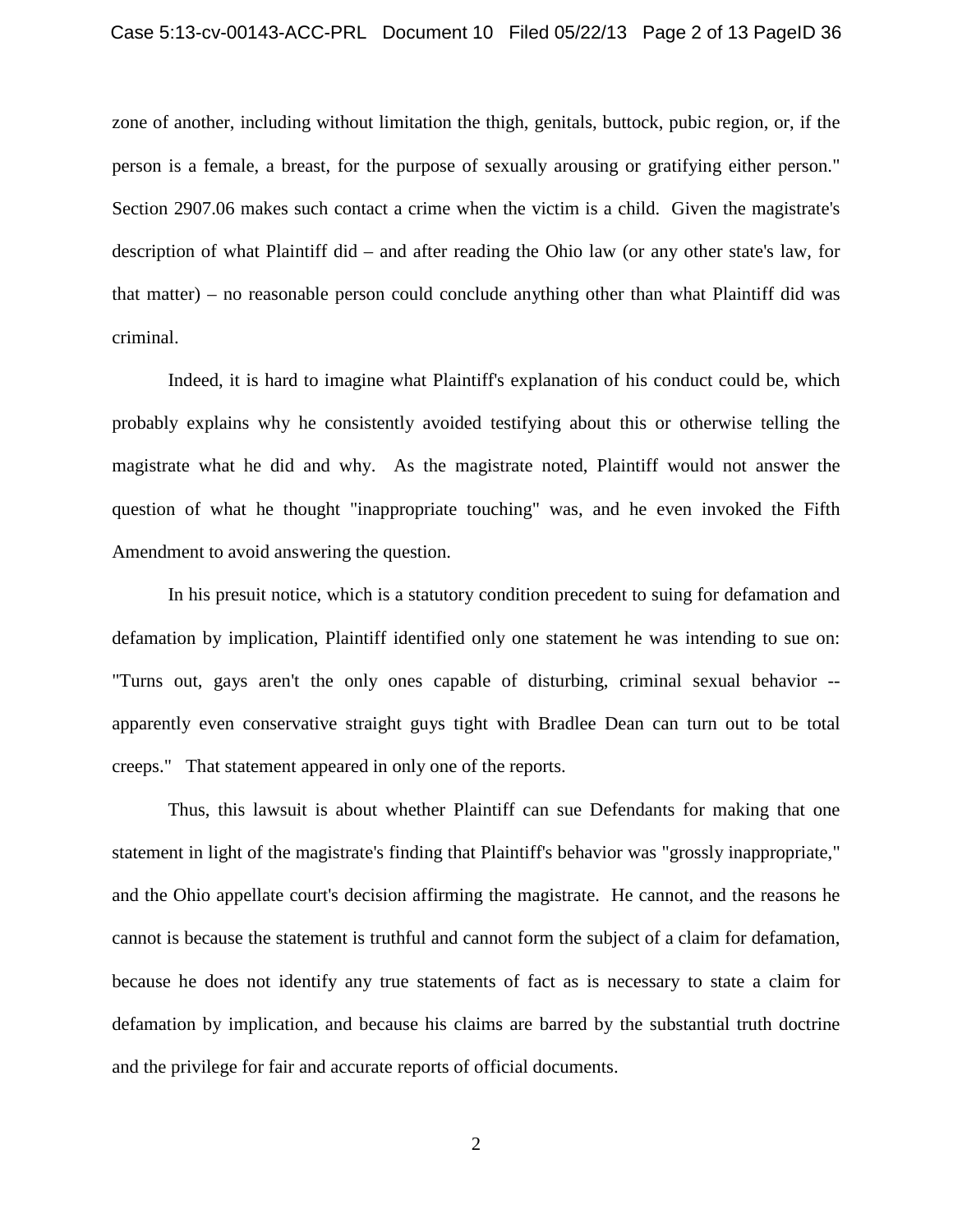# **A. The Ohio Courts' Orders.**

As Plaintiff acknowledges in paragraph 20 of the Complaint, a magistrate judge in Ohio found that Plaintiff engaged in inappropriate contact and conduct with his minor children. This finding – and the others summarized below – was made after an eighteen day trial in the course of litigation between Plaintiff and his former spouse (the mother of his children) relating to the issues of child custody and visitation.

Although Plaintiff did not attach a copy of the magistrate's order to the Complaint, Defendants have attached a copy as Exhibit 1, which the Court may consider at the motion to dismiss stage because not only is it referred to in the Complaint, but it is central to Plaintiff's claims and its authenticity cannot be challenged. *See, e.g., Horsley v. Feldt*, 304 F.3d 1125, 1134 (11th Cir. 2002); *Day v. Taylor*, 400 F.3d 1272, 1276 (11th Cir. 2005) (citing *Horsley*, 304 F.3d at 1134).

The magistrate's ninety-three page written order details, among other things:

- Allegations that Plaintiff inappropriately touched his son's genitals;
- Allegations that Plaintiff kissed his son and daughter "all over" their bodies;
- Allegations that Plaintiff had his daughter wash his genitals;
- The children's pediatrician contacted a child welfare agency to report that Plaintiff had possibly molested his son;
- A state social worker found that sexual abuse was indicated;
- One of Plaintiff's female friends took Plaintiff's nine year old daughter to a lingerie store and purchased thong underwear for the daughter, which Plaintiff encouraged his daughter to wear;
- Plaintiff's complete lack of credibility; and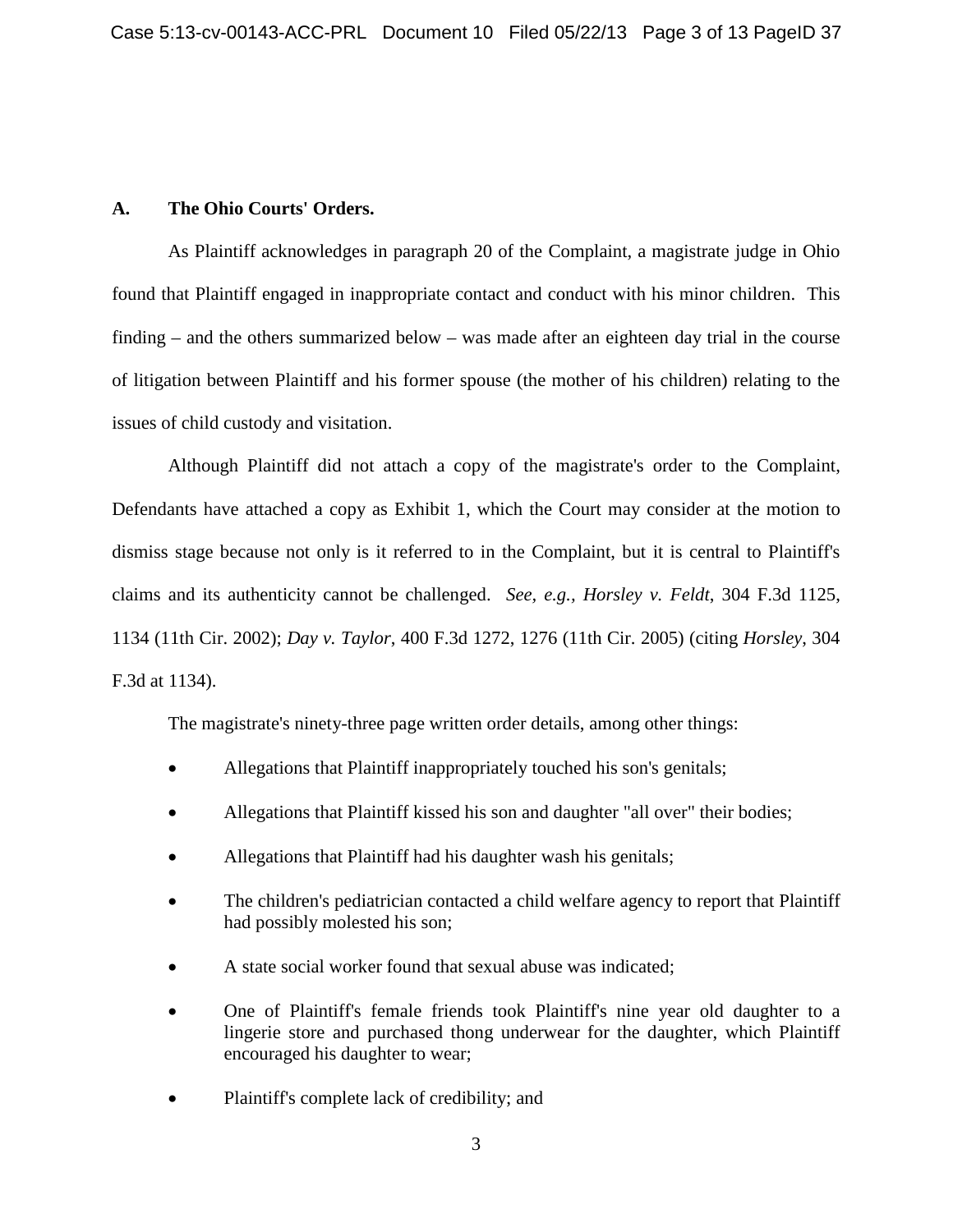State and federal judges across the country having found Plaintiff to have acted with complete disregard for the judicial process.

The magistrate also addressed, in painstaking detail, each of the arguments Plaintiff made

in response to these points, and why all of his arguments failed. On the basis of those and other

findings, the magistrate ruled against Plaintiff in the litigation with his former spouse.

The trial court judge adopted the magistrate's report in its entirety (Exhibit 2).

Plaintiff appealed, and the appellate court affirmed in all respects (Exhibit 3). In affirming the portion of the magistrate's order relating to Plaintiff's inappropriate contact and conduct with his children, the appellate court wrote:

**{¶23}** In his third assignment of error, Klayman argues that the magistrate's finding that he engaged in inappropriate touching of his child was against the manifest weight of the evidence.

**{¶24}** A judgment supported by some competent, credible evidence will not be reversed by a reviewing court as against the manifest weight of the evidence. *C.E. Morris Co. v. Foley Constr. Co.,* 54 Ohio St.2d 279, 376 N.E.2d 578 (1978). A reviewing court must not substitute its judgment for that of the trial court where there exists some competent and credible evidence supporting the judgment rendered by the trial court. *Myers* v. *Garson,* 66 Ohio St.3d 610, 614 N.E.2d 742 (1993). Where the decision in a case turns upon credibility of testimony, and where there exists competent and credible evidence supporting the findings and conclusions of the trial court, deference to such findings and conclusions must be given by the reviewing court. *See Seasons Coal Co.* v. *Cleveland,* 10 Ohio St.3d 77, 80, 461 N.E.2d 1273 (1984); *Cohen* v. *Lamko, Inc.,* 10 Ohio St.3d 167, 462 N.E.2d 407 (1984).

**{¶25}** The issues raised by Klayman involve credibility assessments made by the magistrate. Klayman challenges these findings. The magistrate heard evidence from the children's pediatrician who reported allegations of sexual abuse to children services, and from a social worker at children services who found that sexual abuse was "indicated." Although the social worker's finding was later changed to "unsubstantiated" when Klayman appealed, the magistrate explained that the supervisor who changed the social worker's finding did not testify. The magistrate pointed out that he was obligated to make his own independent analysis based upon the parties and the evidence before him. In doing so, the magistrate found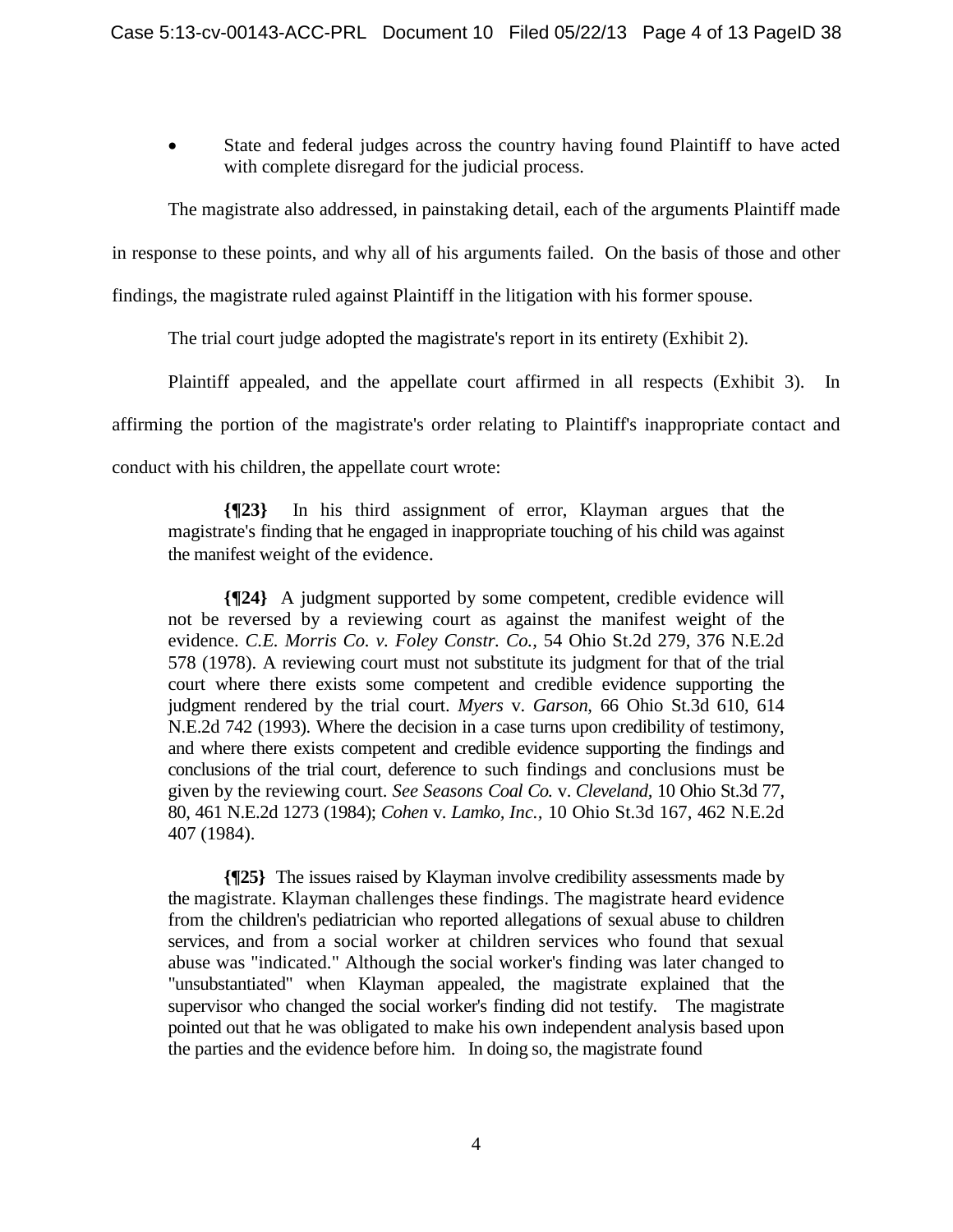on more than one occasion [Klayman] act[ed] in a grossly inappropriate manner with the children. His conduct may not have been sexual in the sense that he intended to or did derive any sexual pleasure from it or that he intended his children would. That, however, does not mean that he did not engage in those acts or that his behavior was proper.

**{¶26}** The magistrate further found it significant that although Klayman denied any allegations of sexual abuse, he never denied that he did not engage in inappropriate behavior with the children. The magistrate further found it notable that Klayman, "for all his breast beating about his innocence \* \* \* [he] scrupulously avoided being questioned by anyone from [children services] or from the Sheriffs Department about the allegations," and that he refused to answer any questions, repeatedly invoking his Fifth Amendment rights, about whether he inappropriately touched the children. "Even more disturbing" to the magistrate was the fact that Klayman would not even answer the simple question regarding what he thought inappropriate touching was. The magistrate stated that he could draw an adverse inference from Klayman's decision not to testify to these matters because it was a civil proceeding, not criminal.

**{¶**27} After reviewing the record, we find no abuse of discretion on the part of the trial court in overruling Klayman's objections regarding the magistrate's finding that Klayman inappropriately touched the children.

{**¶28}** Klayman's third assignment of error is overruled.

The Supreme Court of Ohio declined to hear the case (Exhibit 4).

# **B. The Articles and Plaintiff's Pre-Suit Notice.**

As Plaintiff acknowledges in paragraphs 9 and 12 of the Complaint, Defendants published articles relating to Plaintiff on September 28, 2012 and February 22, 2013. The September 28 article is entitled "Bradlee Dean's attorney, Larry Klayman, allegedly sexually abused his own children" (Compl., ¶9). The February 22 article is entitled, "Birther Lawyer Fighting Joe Arpaio Recall Was Found To Have 'Inappropriately Touched' Kids" (Compl., ¶12). Plaintiff did not attach either article to the Complaint, but Defendants have attached them to this motion as **Exhibits** 5 and 6, respectively, and the Court may consider them in connection with the motion. *See, e.g., Horsley*, 304 F.3d at 1134; *Day*, 400 F.3d at 1276. Each article notes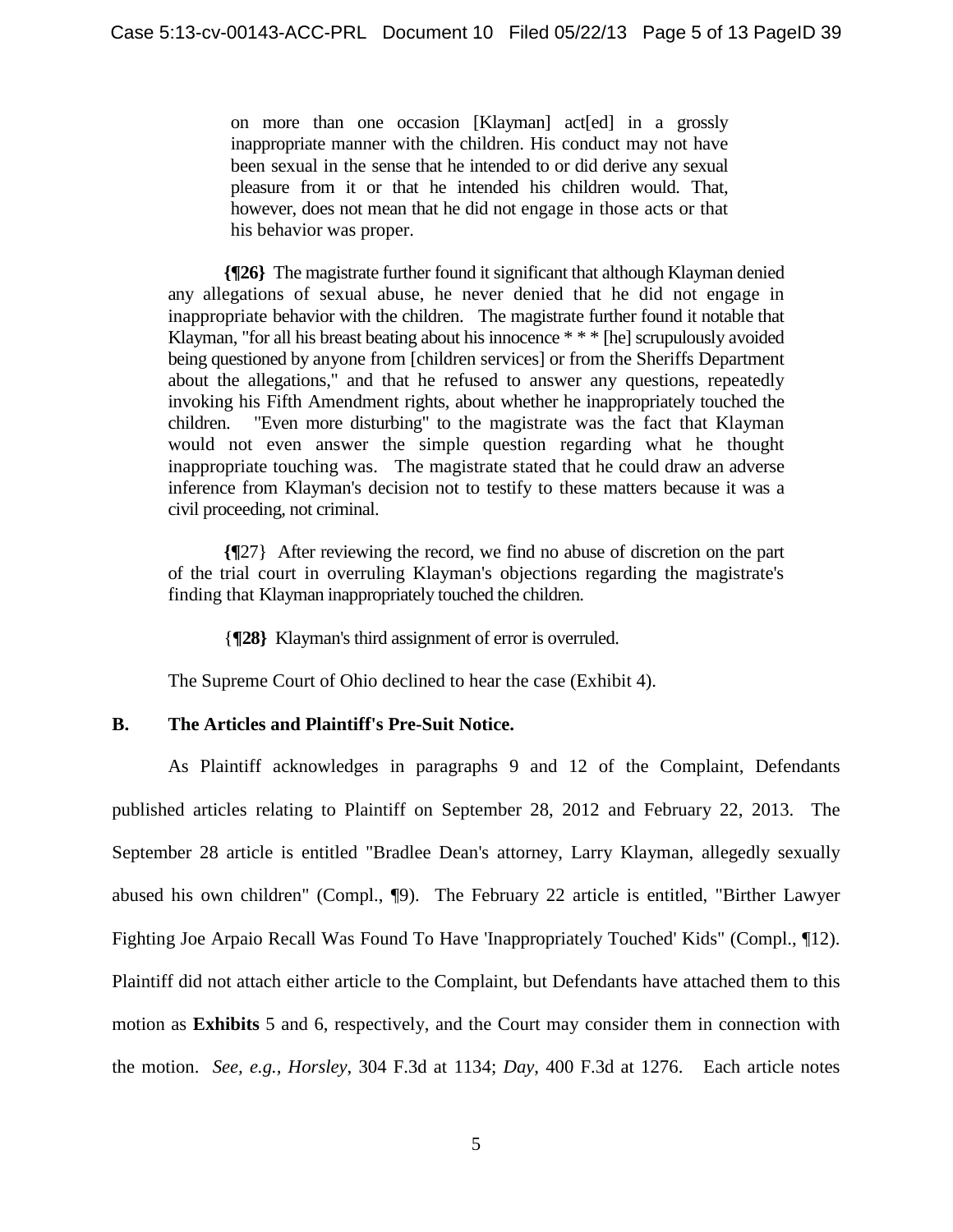Plaintiff's public involvement with controversial, politically conservative causes, and accurately quotes – at length – the portion of the appellate court's order affirming the findings that Plaintiff inappropriately touched his children.

The notice that Plaintiff sent to Defendants pursuant to §770.0[1](#page-5-0), Florida Statutes,<sup>1</sup> identified *only* the following statement, which was contained in the September 28 article: "Turns out, gays aren't the only ones capable of disturbing, criminal sexual behavior -- apparently even conservative straight guys tight with Bradlee Dean can turn out to be total creeps."  $2$  A copy of the notice is attached to the Complaint as Exhibit 1. Plaintiff's notice did not identify any statements contained in the February 22 article.

## **C. Plaintiff's Complaint.**

 $\overline{a}$ 

Plaintiff filed his two-count complaint on March 20, 2013. Because notices sent under §770.01 define the scope of any subsequent lawsuit, the only statement identified in the Complaint is from the September 28 article: "Turns out, gays aren't the only ones capable of disturbing, criminal sexual behavior -- apparently even conservative straight guys tight with Bradlee Dean can turn out to be total creeps" (the "Statement") (Compl.,  $\P{10}$ .<sup>[3](#page-5-2)</sup>

<span id="page-5-0"></span><sup>&</sup>lt;sup>1</sup> The letter mistakenly cites §770.02, which relates to the type of damages that may be recovered if allegedly defamatory statements are retracted.

<span id="page-5-1"></span><sup>&</sup>lt;sup>2</sup> Section 770.01 requires, as a condition precedent to asserting a claim for defamation and defamation by implication, that the plaintiff give the publisher written notice "specifying the article or broadcast *and the statements therein* which he or she alleges to be false and defamatory" (emphasis added); *see also Gannett Florida Corp. v. Montesano*, 308 So.2d 599, 599-600 (Fla. 1st DCA 1975) (finding that a 770 notice was defective because although it identified the articles, it did not identify the specific statements alleged to be defamatory); *Nelson v. Associated Press, Inc.*, 667 F.Supp. 1468, 1474-75 (S.D. Fla. 1987) (same) (granting a motion to dismiss); *Jews for Jesus, Inc. v. Rapp*, 997 So.2d 1098, 1112 (Fla. 2008) (§770.01 applies to defamation by implication).<br><sup>3</sup> Under the authorities cited in footnote 2, Plaintiff is barred from suing on any statement(s)

<span id="page-5-2"></span>contained in the February 22 article because his presuit notice did not identify any statement(s) from that article.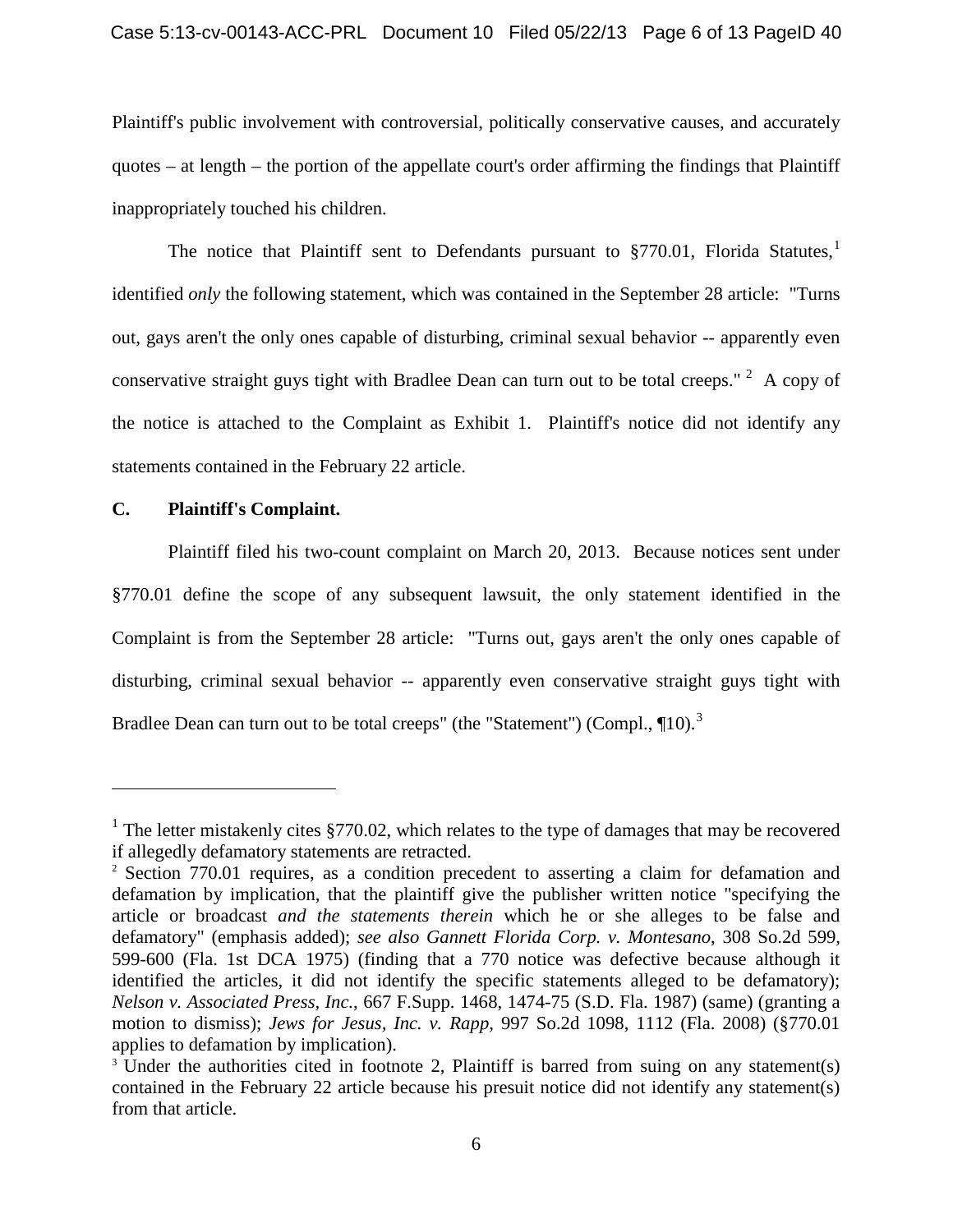Plaintiff alleges that the Statement is false because he "has never been found by any legal entity or agency to have sexually abused his children, much more (sic) committed or been convicted of a crime in this regard" (*Id.*, ¶11). Count I purports to state a claim for defamation, alleging that the Statement is false and defamed him. Count II purports to state a claim for defamation by implication, alleging that the Statement implies false things about him. Each count should be dismissed with prejudice.

#### **II. ARGUMENT**

#### **A. Count I, For Defamation, Fails To State A Claim.**

Count I purports to state a claim under Florida law for defamation. A claim for defamation must be premised upon a *false* statement of fact. *See Byrd v. Hustler Magazine, Inc.*, 433 So.2d 593, 595 (Fla. 4th DCA 1983) ("A false statement of fact is the *sine qua non* for recovery in a defamation action"); *Johnson v. Clark*, 484 F.Supp.2d 1242, 1247 (M.D. Fla. 2007) (quoting *Byrd*, 433 So.2d at 595) (same).

 The Statement says: "Turns out, gays aren't the only ones capable of disturbing, criminal sexual behavior -- apparently even conservative straight guys tight with Bradlee Dean can turn out to be total creeps." Plaintiff alleges the Statement is false because he "has never been found by any legal entity or agency to have sexually abused his children," and he has never committed or been convicted of a crime relating to touching his children (Compl., 11, 15). Plaintiff is wrong, and Count I fails because the Statement is true.

With respect to Plaintiff's first allegation of falsity – that he "has never been found by any legal entity or agency to have sexually abused his children" – the Statement does not say that Plaintiff "sexually abused" the children. It *does* say he was found to have inappropriately touched them and, in saying that, it accurately reports what the Ohio courts said. In affirming the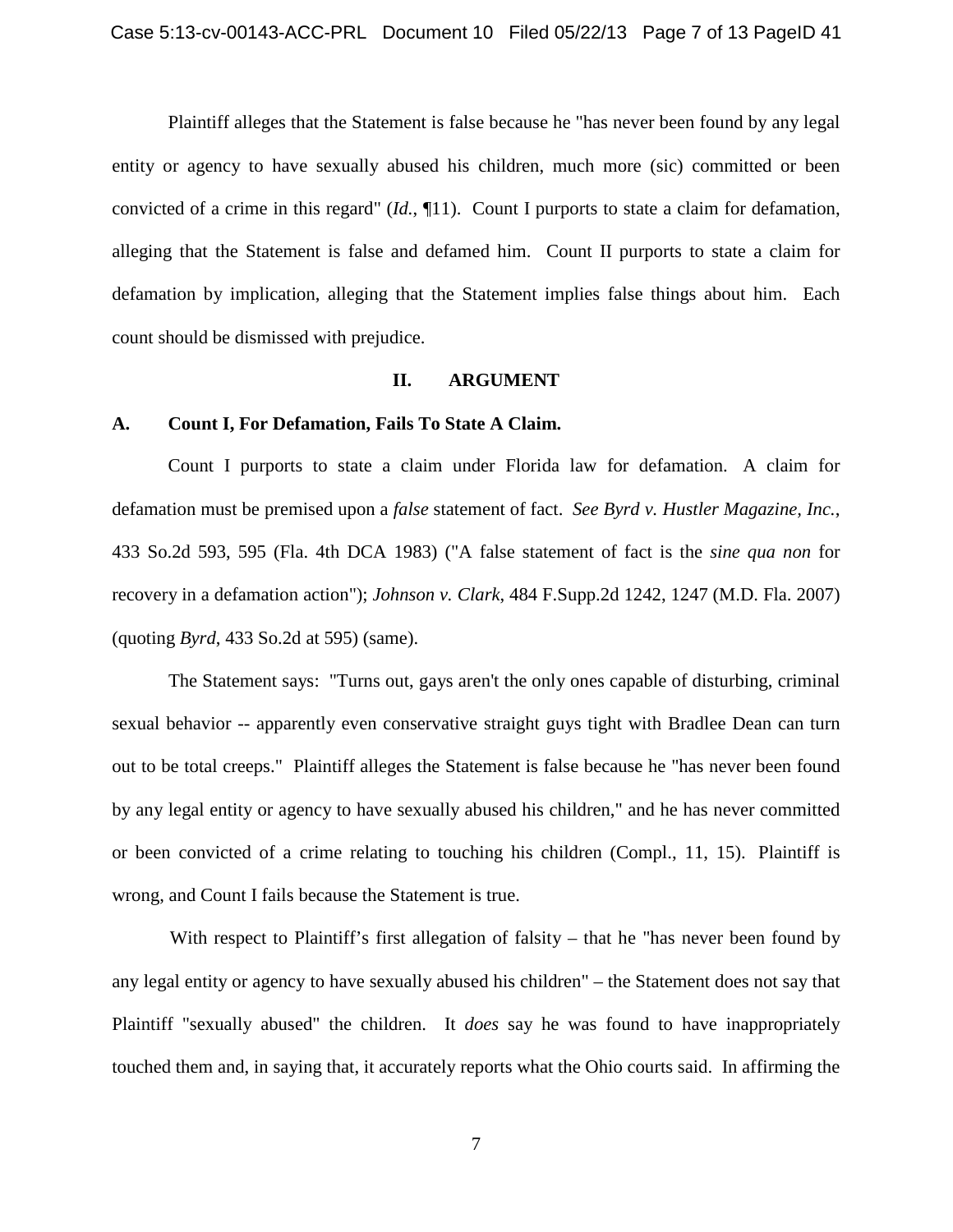magistrate's findings that Plaintiff inappropriately touched his children, the appellate court wrote – as quoted in the September 28 article – "we find no abuse of discretion on the part of the trial court in overruling Klayman's objections regarding the magistrate's finding that Klayman inappropriately touched the children" (Ex. 3). The Statement is true and cannot be the basis of a claim for defamation.

With respect to Plaintiff's second allegation of falsity – that he has never committed or been convicted of a crime relating to touching his children – the Statement does not say that Plaintiff was convicted of a crime. Instead, it says Plaintiff engaged in "disturbing, criminal sexual behavior," which accurately describes the conduct in which the magistrate and appellate court said he engaged. The word "criminal" – as used in the Statement – is an adjective describing the behavior addressed by the Ohio courts; it is not an adjective describing Plaintiff or a pronoun substituting for his name.

Indeed, such conduct *is* criminal in Ohio, *see* Ohio Rev. Code, §§2907.01(B) and 2907.06, and it is hard to imagine that there are any jurisdictions in which an adult inappropriately touching a child is *not* criminal behavior. *See* §800.04(5), Florida Statutes. That Plaintiff was not charged with or convicted of a crime does not mean that he did not engage in disturbing, criminal sexual behavior. He did engage in such behavior, and when given the opportunity to deny that he inappropriately touched his children, he invoked his Fifth Amendment rights, which means he believed testimony about the touching could incriminate him.

Count I should be dismissed with prejudice because the Statement is true.

8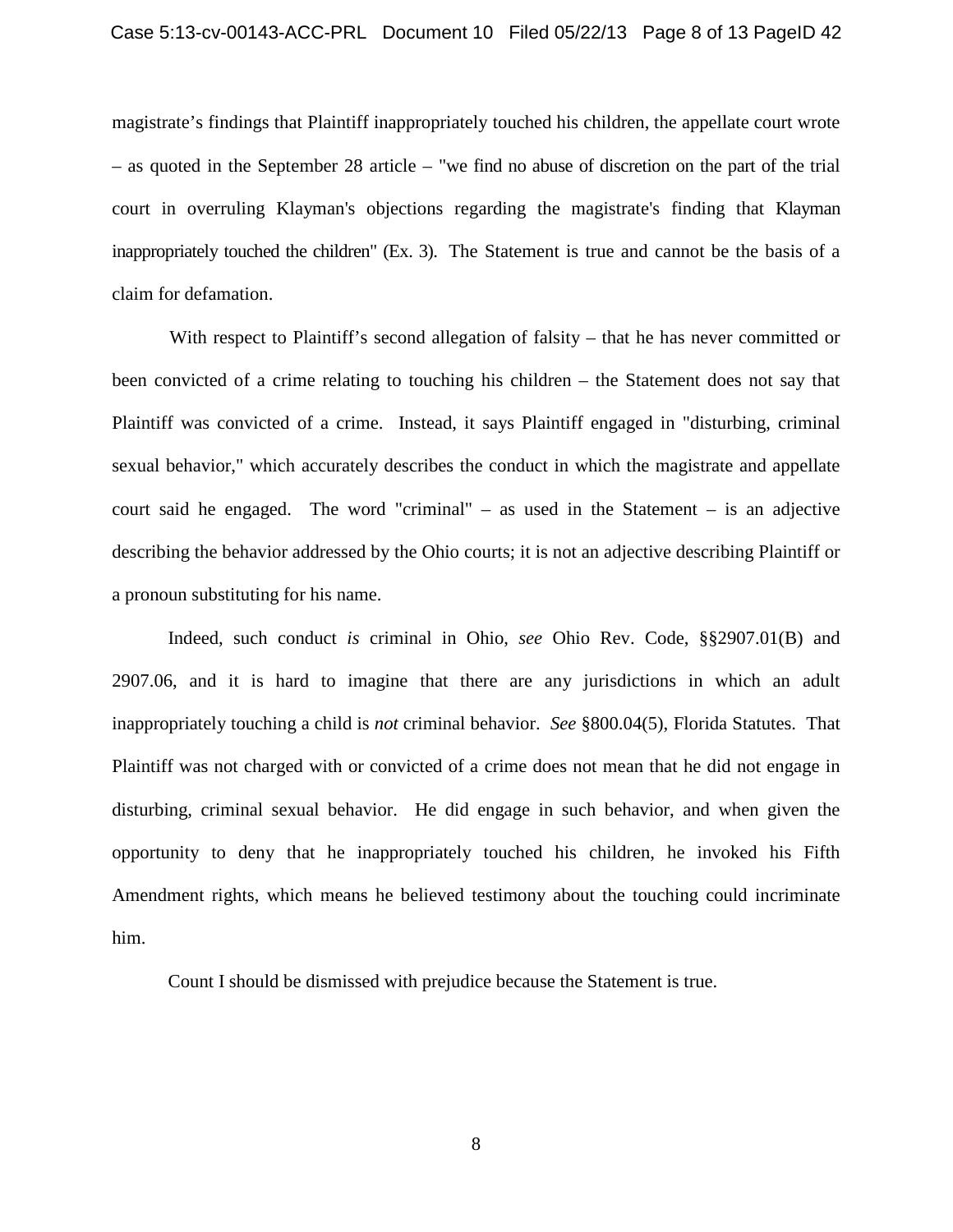## **B. Count II, For Defamation By Implication, Fails To State A Claim.**

Count II purports to state a claim under Florida law for defamation by implication. Whereas a claim for defamation requires false statements of fact, a claim for defamation by implication requires "literally *true* statements [that] are conveyed in such a way as to create a false impression." *Jews for Jesus, Inc. v. Rapp*, 997 So.2d 1098, 1108 (Fla. 2008) (emphasis added). As mentioned above, the only statement from either article identified in the Complaint is the Statement (Compl., ¶10). Putting aside whether the Statement creates a false impression (Compl., ¶20), Count II fails at the threshold because it alleges that the Statement is false.

Specifically, paragraphs 11 and 15 of the Complaint allege that the Statement is false. Those allegations have been made part of Count II by operation of paragraph 19, which is within Count II and states "Plaintiff Klayman realleges and reavers paragraphs 1 through 18 of this complaint as if fully incorporated herein." In light of Count II's allegations that the Statement is false, the claim necessarily fails because defamation by implication requires true statements.<sup>[4](#page-8-0)</sup> Put another way, the elements of the claim require Plaintiff to allege that the Statement is literally true, which he does not and will not do. As such, Count II should be dismissed with prejudice.

#### **C. Counts I and II Are Barred By The Substantial Truth Doctrine.**

 $\overline{a}$ 

Not only do Counts I and II fail for the reasons just discussed, but they fail for the additional reason that even if the Statement or the impression it creates are not "perfectly accurate," they are substantially true, and that is all the law requires.

<span id="page-8-0"></span> $4$  This is one of the risks of shotgun pleading, where each count incorporates the allegations of every preceding count. *See Wagner v. First Horizon Pharm. Corp.*, 464 F.3d 1273, 1279 (11th Cir. 2006).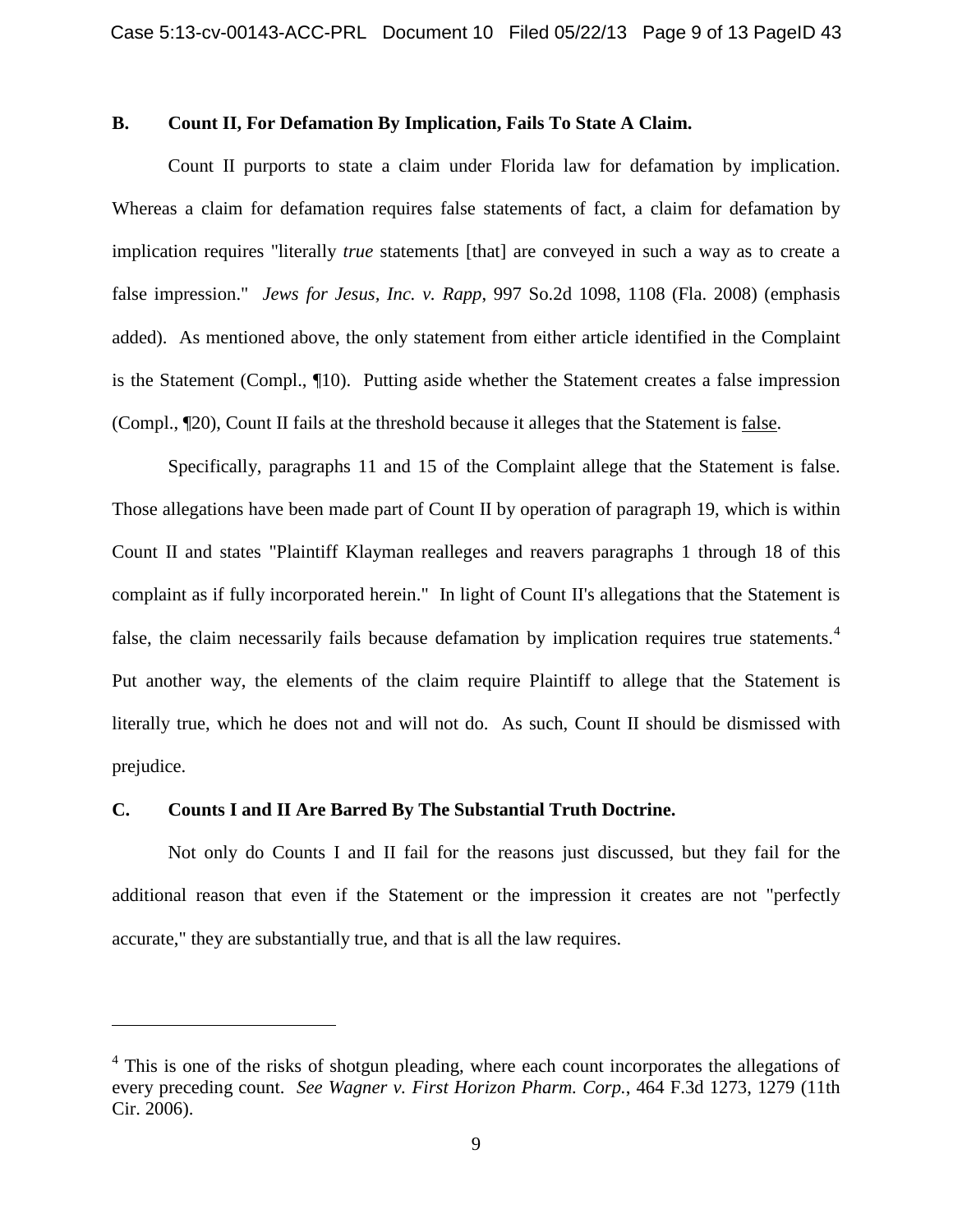"Under the substantial truth doctrine, a statement does not have to be perfectly accurate if the 'gist' or the 'sting' of the statement is true." *Smith v. Cuban American National Foundation*, 731 So.2d 702, 706 (Fla. 3d DCA 1999) (citing *Masson v. New Yorker Magazine*, 501 U.S. 496, 517 (1991)); *see also Levan v. Capital Cities/ABC, Inc.*, 190 F.3d 1230, 1240 (11th Cir. 1999) (applying Florida law). "According to U.S. Supreme Court and Florida case law, falsity exists only if the publication is substantially and materially false, not just if it is technically false." *Smith*, 731 So.2d at 707. Put another way, "[a] 'statement is not considered false unless it would have a different effect on the mind of the reader from that which the pleaded truth would have produced.'" *Id.* (quoting *Masson v. New Yorker Magazine*, 501 U.S. 496, 517 (1991)). Thus, instead of requiring perfect accuracy, what Florida "'law requires is that the publication shall be substantially true, and that mere inaccuracies, not affecting materially the purport of the article, are immaterial.'" *McCormick v. Miami Herald Publishing Co.*, 139 So.2d 197, 200 (Fla. 2d DCA 1962) (quoting 53 C.J.S. Libel and Slander §122).

The "gist" or "sting" of the Statement – in the context of the September 28 article in which it appears<sup>[5](#page-9-0)</sup> – is that courts in Ohio found that Plaintiff inappropriately touched his children. That is, in fact, what those courts wrote in their orders. Plaintiff – who invoked the Fifth Amendment rather than testify about what he did – alleges that the Statement is nonetheless actionable because, by describing his behavior as criminal, it inaccurately states or creates the impression that he committed a crime or was convicted for inappropriately touching his children. The substantial truth doctrine exists exactly for this type of situation.

 $\overline{a}$ 

<span id="page-9-0"></span> $<sup>5</sup>$  In evaluating the meaning of a statement, including any defamatory meaning, the statement</sup> must be viewed in the totality of the publication in which it appears. *See Byrd*, 433 So.2d at 595; *Smith*, 731 So.2d at 705.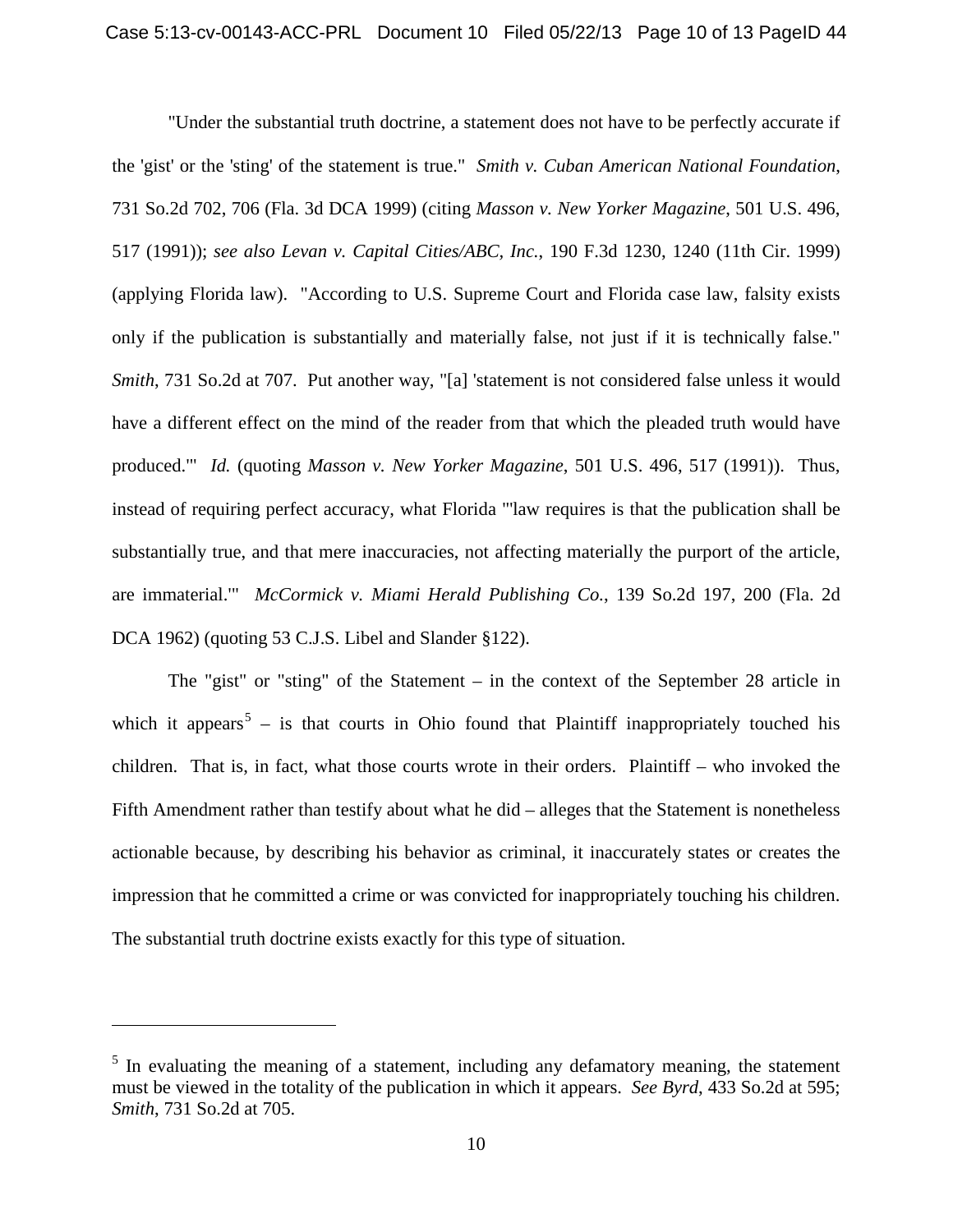The effect of the Statement – and the September 28 article's lengthy quotations from the appellate court's decision – on the mind of the reader is that Plaintiff inappropriately touched his children.<sup>[6](#page-10-0)</sup> Excluding the word "criminal" from the Statement – such that it would read: "Turns out, gays aren't the only ones capable of disturbing sexual behavior -- apparently even conservative straight guys tight with Bradlee Dean can turn out to be total creeps" – does not produce a different effect on the mind of the reader. The gist or sting remains the same: Plaintiff inappropriately touched his children.

Thus, even if the Statement and the impression it creates are not perfectly accurate (which they are), Counts I and II nonetheless fail because they are substantially true.

# **D. Counts I And II Are Barred By The Privilege For Fair And Accurate Reports Of Official Documents.**

There is an additional and independent reason Counts I and II fail. "[M]any safeguards and privileges have been established throughout the years that have effectively balanced the right of individuals to be free from defamatory statements against the rights guaranteed by the First Amendment to freedom of expression." *Jews for Jesus*, 997 So.2d at 1111. These "safeguards and privileges" apply equally to claims for defamation and defamation by implication. *Id.* at 1111-12. One of these privileges is for fair and accurate reports of government activities and documents. *Id*. at 1111.

 $\overline{a}$ 

<span id="page-10-0"></span> $6$  Whether a statement is capable of defamatory meaning is a question of law that the court must resolve in the first instance. *See, e.g., See, e.g., Belli v. Orlando Daily Newspapers, Inc.*, 389 F.2d 579, 583 (5th Cir. 1968); *Silvester v. American Broadcasting Companies*, 650 F.Supp.2d 766, 770 (S.D. Fla. 1986) ("Under Florida law, the statement at issue in a libel suit must be reasonably capable of a defamatory interpretation. This determination is to be made by the court in the first instance . . . ."); *Byrd*, 433 So.2d at 595 (quoting *Wolfson v. Kirk*, 273 So.2d 774, 778 (Fla. 4th DCA 1973)) ("'Where the court finds that a communication could not possibly have a defamatory or harmful effect, the court is justified in . . . dismissing the complaint for failure to state a cause of action . . . .'").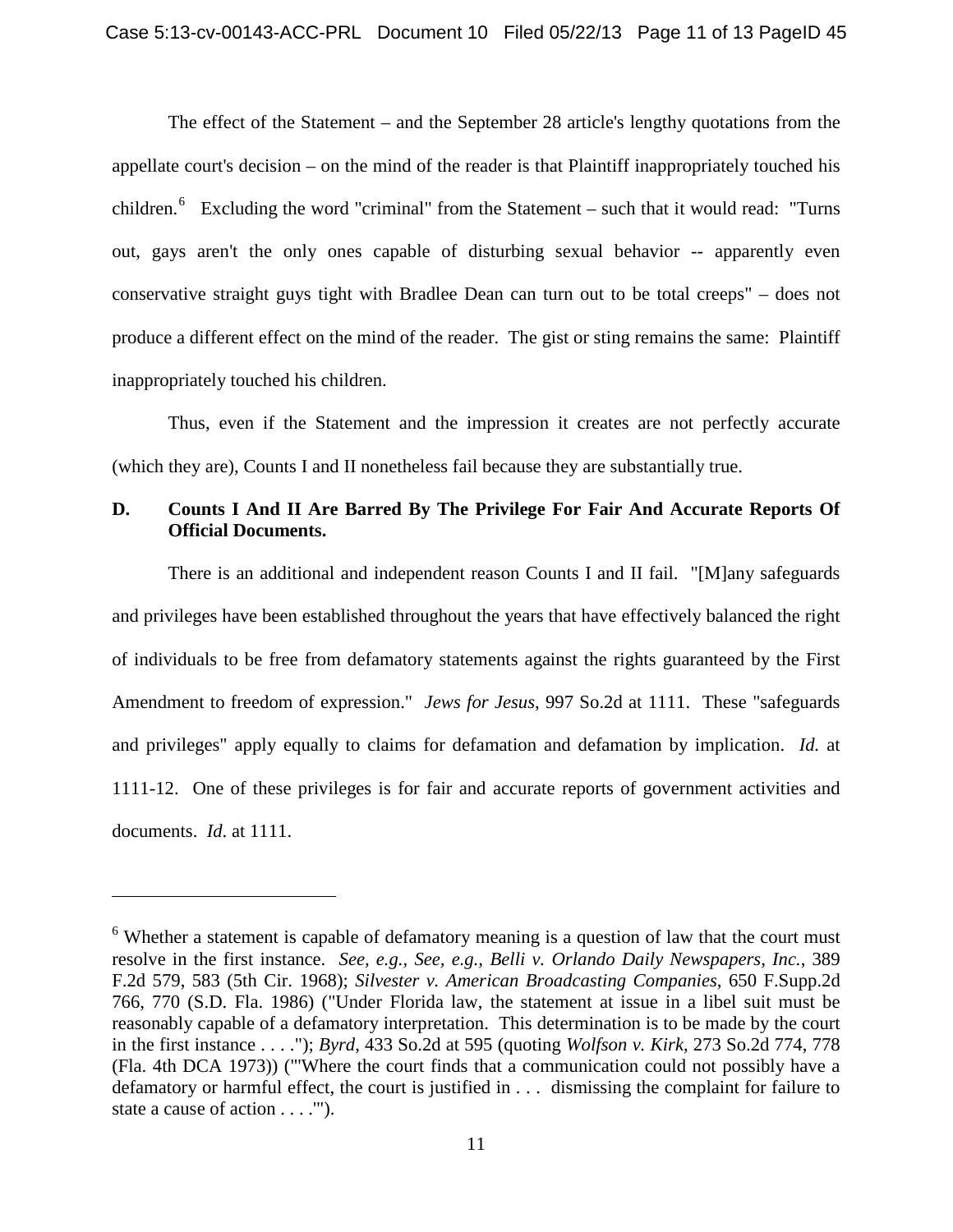The press has a privilege to report on the contents of government documents, so long as the report of the document is fair and accurate. *See Woodard v. Sunbeam Television Corp.*, 616 So.2d 501, 502 (Fla. 3d DCA 1993); *Ortega v. Post-Newsweek Stations, Florida, Inc.*, 510 So.2d 972, 977 (Fla. 3d DCA 1987); *Huszar v. Gross*, 468 So.2d 512, 515-16 (Fla. 1st DCA 1985); *Stewart v. Sun Sentinel Co.*, 695 So.2d 360, 362 (Fla. 4th DCA 1997). This privilege applies even if the content of the documents is erroneous; and the press has no duty to determine the accuracy of the content before publishing fair and accurate reports of it. *See Woodard*, 616 So.2d at 502-03; *Ortega*, 510 So.2d at 976.

The September 28 article was a fair and accurate report of the appellate court's order, which stated that it was affirming the magistrate's finding that Plaintiff inappropriately touched his children. The Statement's description of Plaintiff's behavior as being "criminal" fairly and accurately characterizes the inappropriate conduct described in the court orders. *See, e.g.,*Ohio Rev. Code, §§2907.01(B) and 2907.06. Counts I and II should be dismissed with prejudice because they are barred by the privilege for fair and accurate reports of government documents.

#### **III. CONCLUSION**

For these reasons, the Complaint should be dismissed with prejudice.

Respectfully submitted,

HOLLAND & KNIGHT LLP Attorneys for Defendants 701 Brickell Avenue, Suite 3000 Miami, Florida 33131 (305) 374-8500 (telephone) (305) 789-7799 (facsimile)

By: /s/ Scott D. Ponce Sanford L. Bohrer (FBN 160643) Scott D. Ponce (FBN 0169528) Email: sbohrer@hklaw.com Email: sponce@hklaw.com